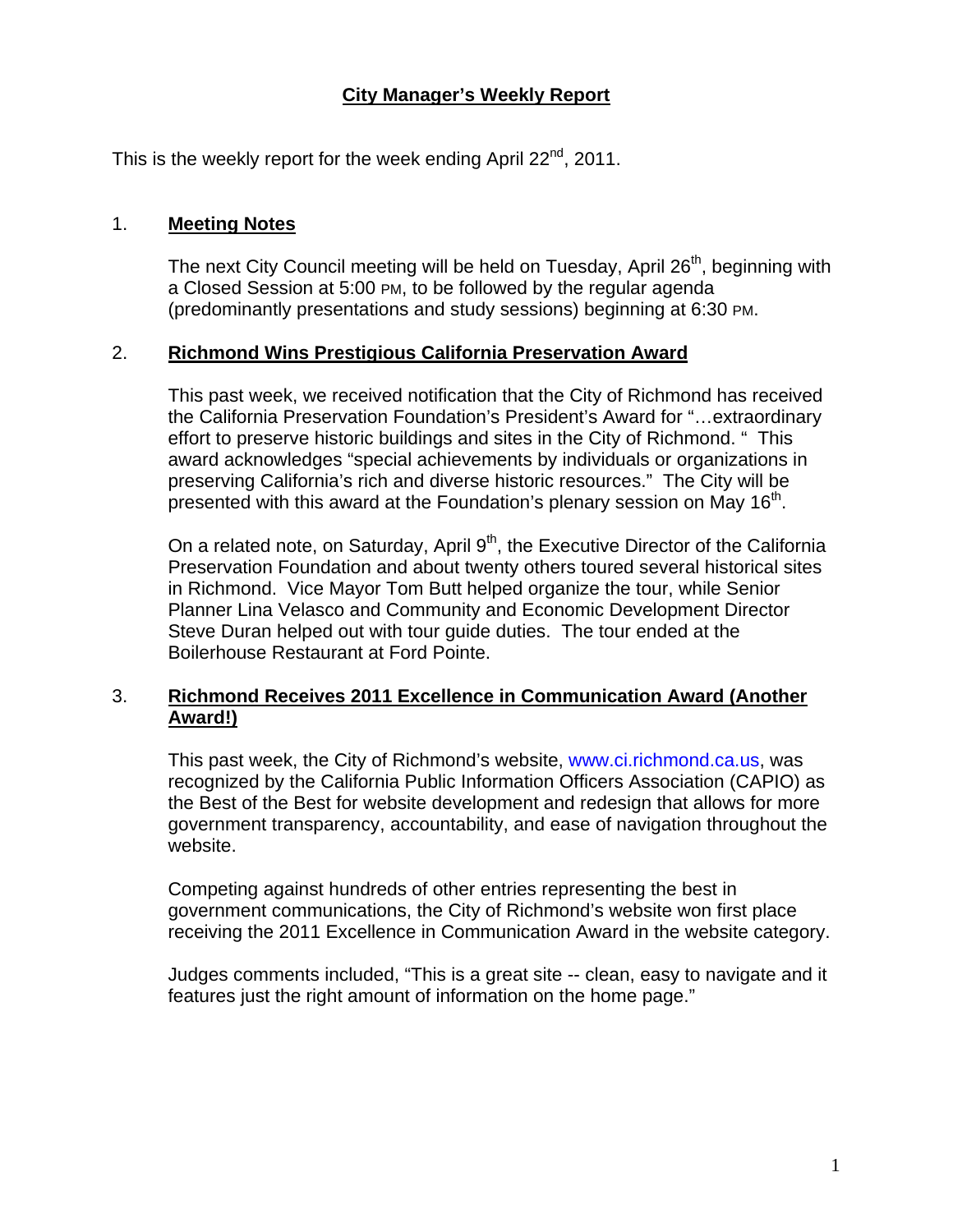

# 4. **EPA Richmond Community Tour**

Last Friday, April 15<sup>th</sup>, the Environmental Protection Agency (EPA) Region 9 Administrator Jared Blumenfeld participated in a community tour of Richmond. The tour included visits to North Richmond, Richmond BUILD, the Richmond Greenway, MBA Polymers, and the EPA Region 9 Laboratory which is located at the Richmond UC Field Station. Mayor McLaughlin, Councilmember Ritterman, and a number of community-based organizations joined the EPA Administrator, City and County staff for a roundtable discussion on environmental justice in Richmond. The City looks forward to a continued relationship with EPA to address environmental justice, brownfields, and other environmental issues in Richmond.

Other tour photos can be viewed by clicking [here](http://www.flickr.com/photos/richmondenvironment/sets/72157626542689400/).

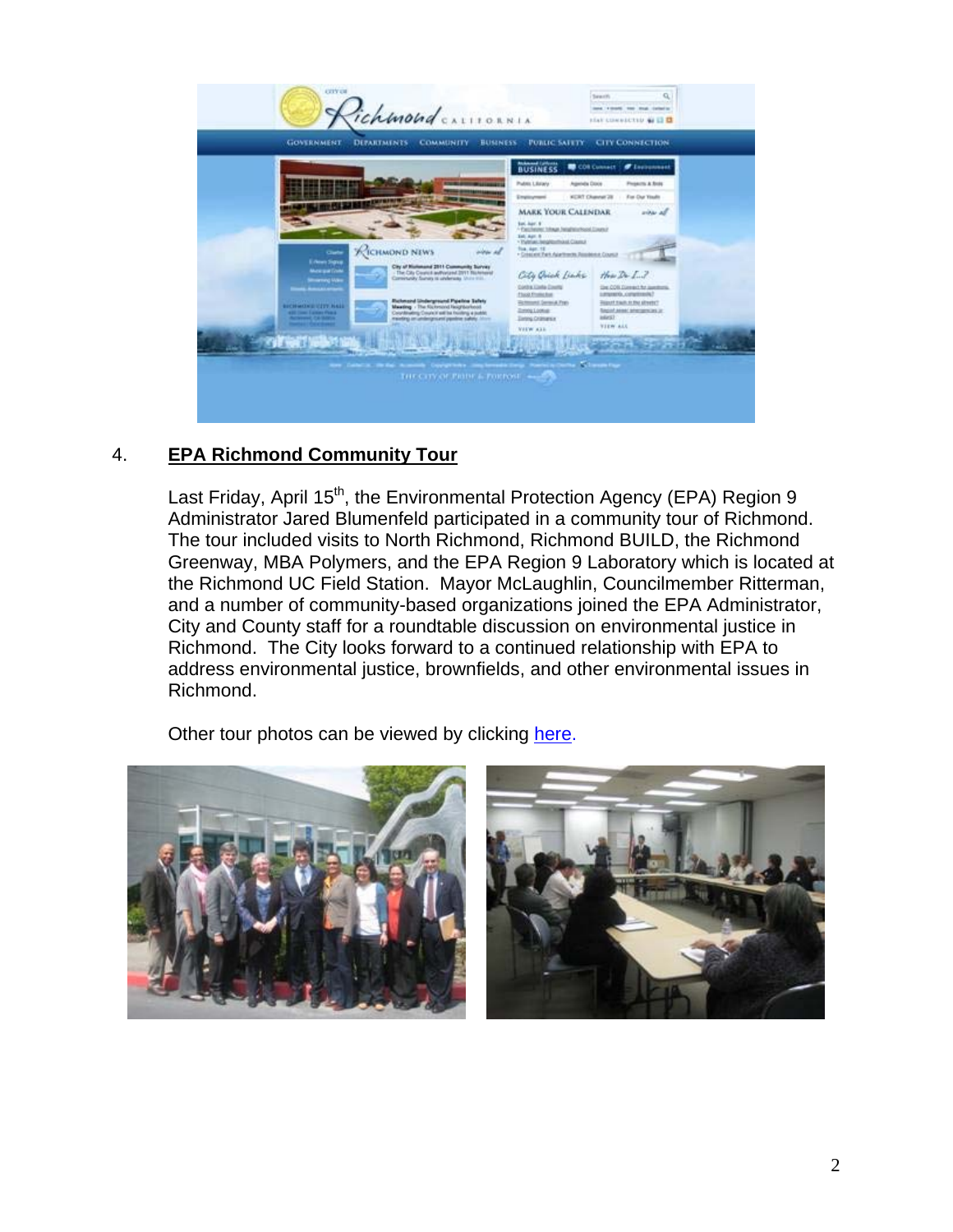# 5. **Wastewater Treatment Plant Updates**

On April 13<sup>th</sup>, Engineering Services held a public meeting to discuss the status of the wastewater treatment facility and provided a presentation about the recentlypurchased hydrogen sulfide monitoring equipment. This was the first of what is to be a series of meetings intended to provide a forum for community stakeholders to share input on risk assessment and strategic planning regarding the wastewater system. A follow-up meeting has been scheduled for May  $4<sup>th</sup>$ , at 6:00 PM, and is tentatively scheduled to be held at the Point Richmond Community Center. Further details and an agenda for the meeting are being developed and will be shared in advance of the meeting. We hope residents are available to attend, as this is very important to the process of addressing and resolving this situation.

## 6. **NURVE Highlighted at Local Initiatives Support Corporation's 30th Anniversary Leadership Symposium and Gala**

Since 2001, a wide coalition of partners including the City of Richmond, Richmond Housing Authority, Richmond Community Foundation, West Contra Costa Unified School District, National Park Service, and local neighborhood councils and nonprofit organizations have been working together on the Nystrom United Revitalization Effort (NURVE). NURVE was created to strategically address the complex issues that face the neighborhoods surrounding Nystrom Elementary School such as physical blight, crime, at-risk youth, and unemployment. NURVE partners believe these issues can be addressed by bringing in needed resources, and through local neighborhood-based revitalization and collaboration.

On March 24<sup>th</sup>, NURVE was featured at the Local Initiatives Support Corporation's (LISC) 30<sup>th</sup> Anniversary Leadership Symposium and Gala in Washington, D.C., a national gathering of leaders on community development. The NURVE partnership was highlighted as a national model for how communities can come together to jointly solve tough problems involving safety, schools, play spaces, and healthy food access.

Presenters included:

Stephanie Forbes, Bay Area LISC Tim Jones, Executive Director, Richmond Housing Authority Diane Aranda, Program Manager, The California Endowment Deb McKoy, Center for Cities and Schools, UC Berkeley Tana Montiero, Parent Organizer/Community Liaison, Richmond College Prep Schools Coach Rae Jackson, Richmond Eagles Football Angela Jenkins, Community Benefit Manager, Kaiser Permanente

The NURVE presentation can be viewed on LISC's website: [http://www.lisc.org/section/events/30th\\_anniversary/conference\\_archives/live\\_str](http://www.lisc.org/section/events/30th_anniversary/conference_archives/live_streaming) [eaming](http://www.lisc.org/section/events/30th_anniversary/conference_archives/live_streaming)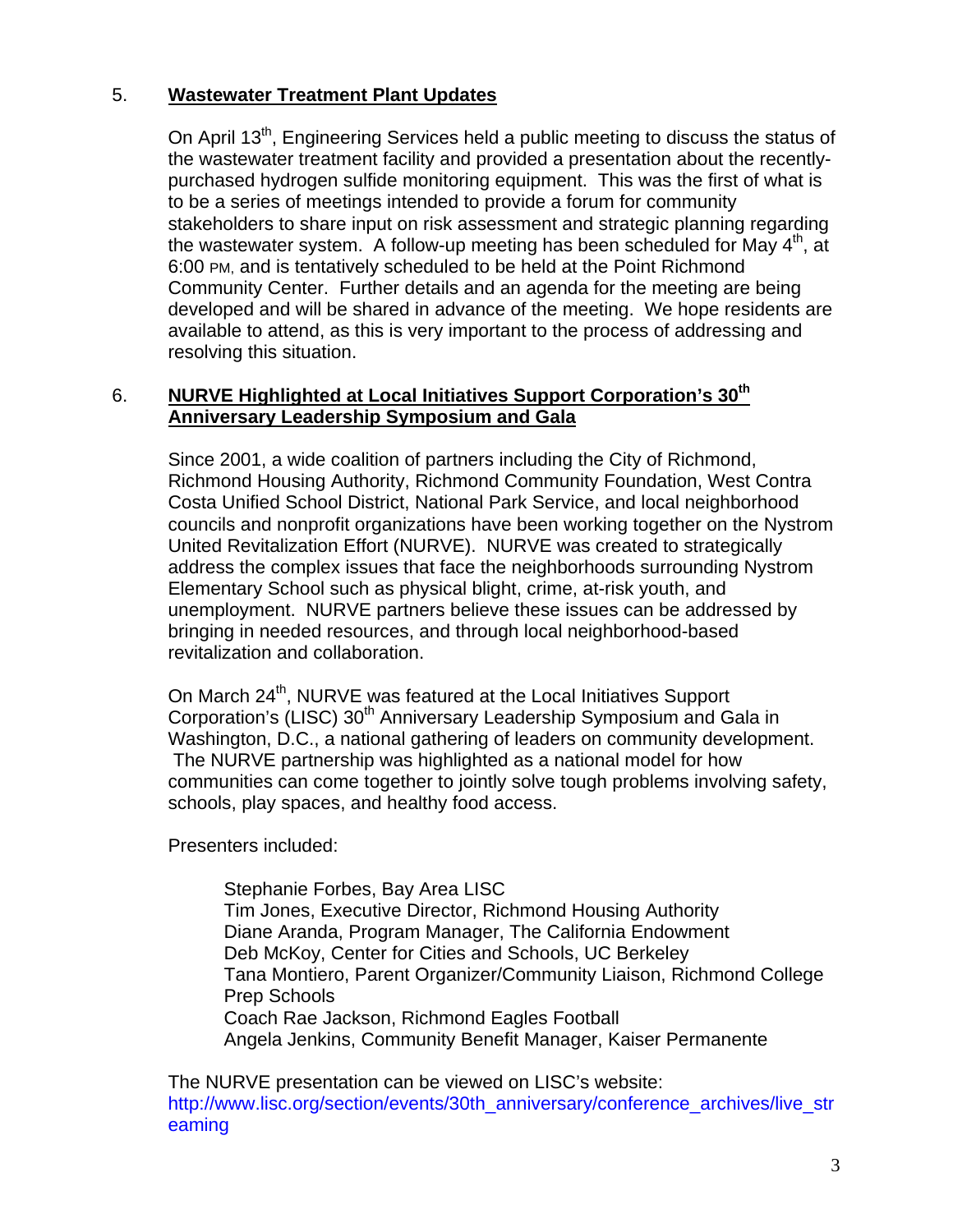## 7. **Meeting with SAFE Fields Coalition**

This past week Recreation Supervisor Jerry Anderson and I met with representatives from the SAFE Fields coalition to discuss implementing a more structured program to improve access to Richmond playfields by athletic leagues. The idea is to develop rules and policies that will better coordinate, and, as a result, allow for more recreation and sports league participants to equitably and economically utilize City and school district facilities. Also discussed was the longer-term need to expand the number of playfields in the City. The participants agreed to try to develop new policies and procedures that can be implemented in time for the fall season, which generally commences around the beginning of August. We will keep you informed as this project moves forward.

## 8. **2011 Richmond Community Survey**

The City Council-authorized 2011 Richmond Community Survey is underway. If you received a survey, this is a friendly reminder to please complete and return it. Thank you to all that have already responded to the survey.

The purpose of the survey is to help city officials evaluate services, measure resident satisfaction with current services, and to help plan for Richmond's future. The results from the survey will be included in a final report available to all city officials, staff and residents. We look forward to receiving your feedback. Residents can contact the city at (510) 620-5458 with questions, comments, or to obtain a survey in Spanish.

#### 9. **Engineering Services Quarterly Utility Coordination Meeting**

The first quarterly coordination meeting among Engineering Services and utility companies serving Richmond was held at City Hall this past Wednesday. The meeting was very well attended by company representatives who were appreciative of the opportunity to discuss upcoming projects as a group. The City used the first part of the meeting to report on recent efforts by Engineering to standardize fees and streamline permit issuance.

A report and discussion on the City's street cut prohibition ordinance segued into a report on the pavement management program and future paving work. The next item was a forum on current and future improvement projects of the attendees. West County Wastewater District supplied a list of sewer main rehabilitation work that will help sequence work in the 2010/11 pavement rehab program.

The meeting concluded with a discussion of City projects nearing completion and those nearing construction.

The next meeting of this group is being scheduled for July.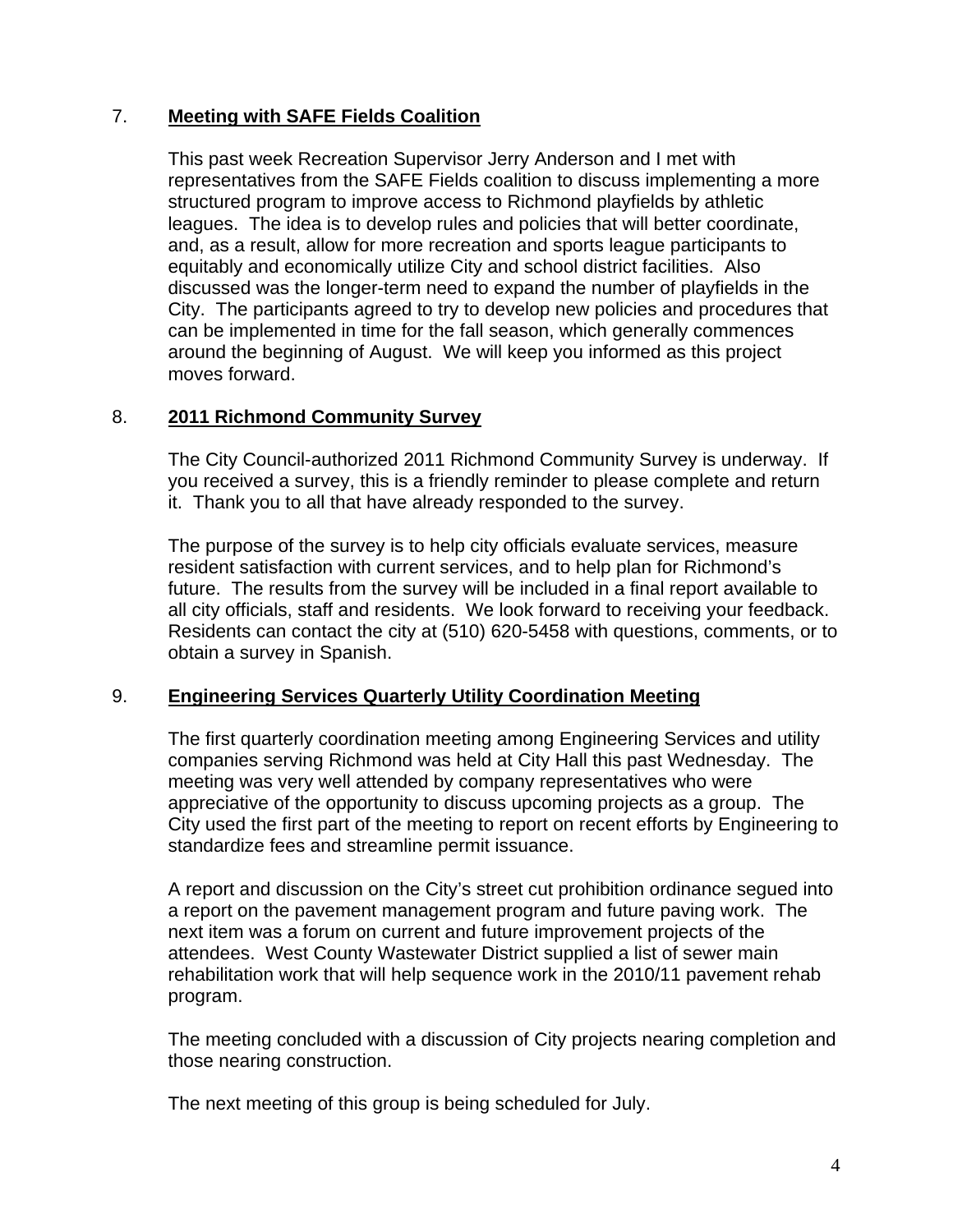# 10. **Compost and Plant Giveaway, Energy Efficient Light Bulb Trade-in – Saturday, April 23rd**

As a reminder, the City of Richmond will host a compost giveaway on Saturday, April 23<sup>rd</sup> from 9:00 AM -1:00 PM in the parking lot at  $27<sup>th</sup>$  Street and Macdonald Avenue. Compost is made from the City's residential food scrap collection and composting program and is a rich soil amendment in home gardens.

Residents may pick up 2 cubic feet of free compost (about three 5-gallon buckets, [unbagged]), take home a free plant, and receive an energy efficient light blub (first 100 households). CURME (Communities United in Restoring Mother Earth) will host a Compost Guru table, where residents can find out about the benefits of composting and how to best apply it in the garden.

Plants are provided by Sunnyside Organics and Richmond Rivets.



# 11. **Community Health and Wellness Element Pilot Implementation: Outdoor Vendor Ordinance Community Workshop #1**

This past Wednesday, April  $20<sup>th</sup>$ , over 60 people participated in the first of four community meetings to discuss potential amendments to the City's vendor ordinance. A revised ordinance proposes to encourage vendors to increase healthy food options; improve public safety by developing a user-friendly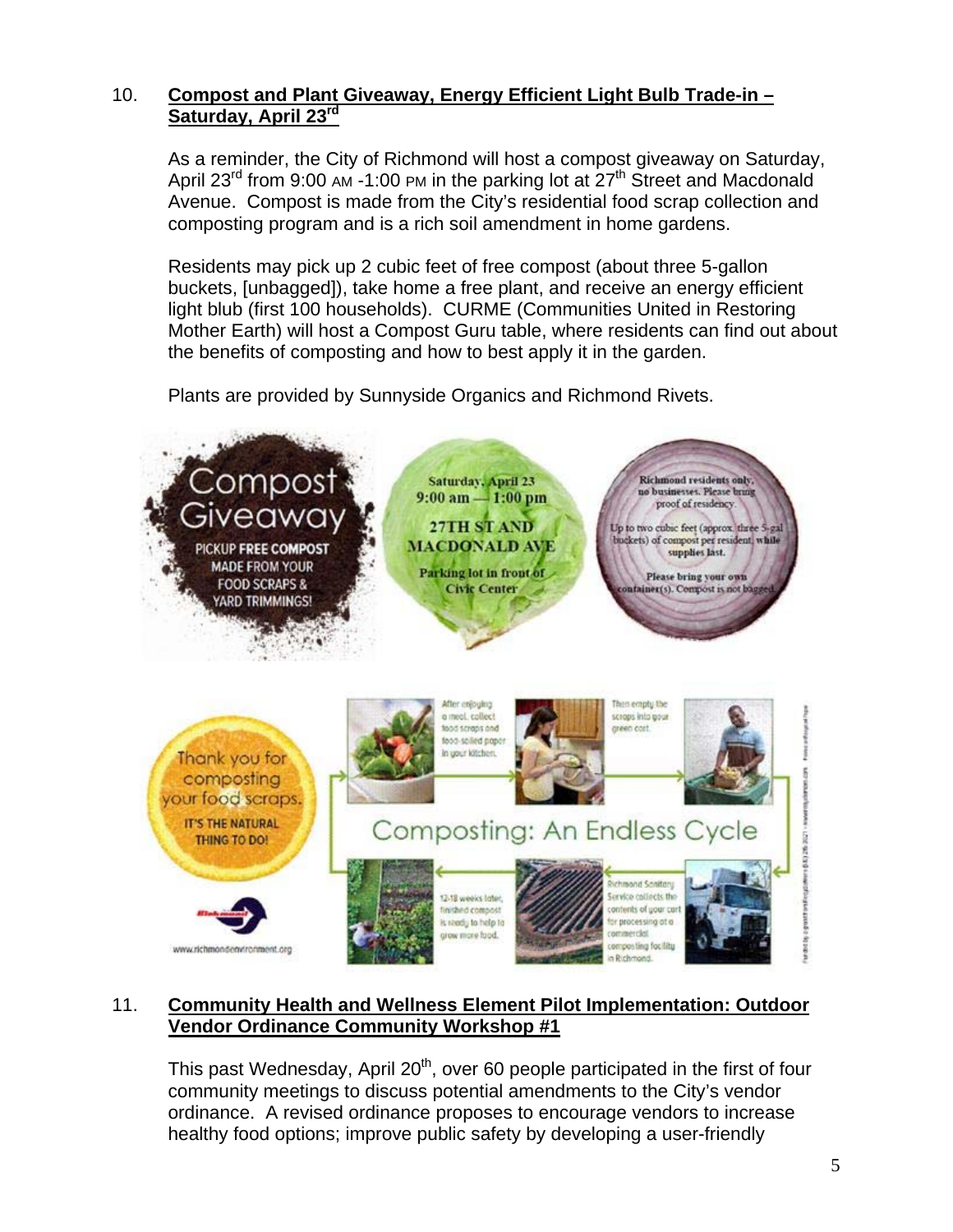permitting process; and increase entrepreneurial and job opportunities for residents. The meeting participants came from a diverse set of stakeholders including mobile vendors, business owners, Planning Commissioners, City Council, Police Department, Mayor's Office, school parents and staff, Code Enforcement Officers, community organizations, and County representatives. Volunteers were also solicited to be a part of the steering committee that will advise the process and development of the Health Impact Assessment. Translation in Spanish was provided. The next meeting will be on Wednesday, May 4<sup>th</sup> at 6:00 PM at the Cesar Chavez Elementary School cafeteria. Associate Planner Hector Rojas is the contact for this project (620-6662 or hector\_roias@ci.richmond.ca.us).



## 12. **City Lighting Upgrade Project**

The City lighting upgrade project recently completed two comprehensive lighting upgrades at May Valley Community Center and the Parks Field Offices. The lighting upgrades at these two facilities have a payback of 3.5 years and will prevent 6,200 lbs. of carbon dioxide emissions annually. The cumulative project has now upgraded 25 facilities, achieved an annual costs savings of \$33,000 and an annual carbon reduction of 145,000 lbs.

#### 13. **Energy Upgrade California**

In light of Earth Day and the economic road to recovery, the City is encouraging residents and businesses to visit Energy Upgrade California to take advantage of generous stimulus energy and water rebates. Energy Upgrade California is a one-stop-shop for building improvement projects that lower energy use, conserve water and natural resources. For residential projects, the State is now providing rebates up to \$4,000 and the County will rebate 20% of project costs for whole home upgrades.

The City is also providing free upgrades to moderate income residents up to \$5,000 through the GETS program. Funds are limited, so please visit [www.energyupgradeca.org](http://www.energyupgradeca.org/) today and start your home energy upgrade.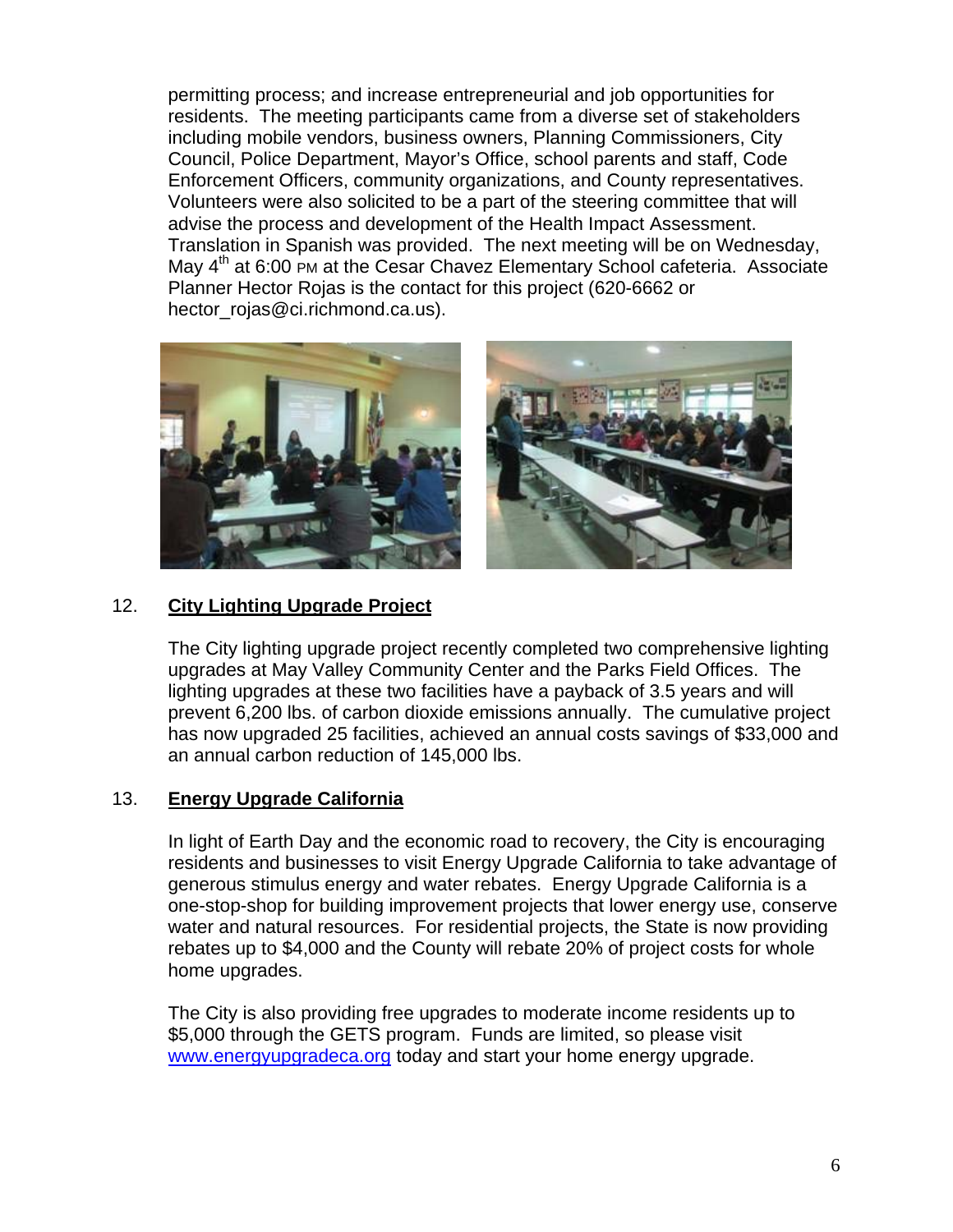

# 14. **Engineering Services Capital Improvement Project Updates**

Roosevelt and McLaughlin Sewer Pipe Rehabilitation Project: Night work continues on the Caltrans right-of-way on San Pablo Avenue. Trenching was delayed briefly when unmarked utilities were uncovered in the east side of the intersection at Roosevelt Avenue. The responsible utility company determined that the pipes were abandoned and allowed their removal for new main installation. That new sewer main is now in place, to be followed by manhole construction through early next week. Traffic has been very light and incident free to date. Local drivers have been a great help by maintaining a safe speed through the construction zone.

Series Street Light Replacement at Park Plaza: All 89 new lights are installed. Only two are not working because of a manufacturer's defect. They have been ordered and will be replaced as soon as they arrive. The pathway lighting has been installed and is working as well. All old poles, lights and cables are being removed and cleaned up by the contractor.

# 15. **Recreation Highlights**

California Parks and Recreation Society: Myrtle Braxton-Ellington of the Commission on Aging has been awarded the Outstanding Volunteer in Parks and Recreation Award by the California Parks and Recreation Society, District 3. The many years of quality volunteer service that Ms. Braxton-Ellington has given to the Recreation Department and to the City of Richmond were recognized at the Awards and Installation Lunch held on April 14<sup>th</sup>.

Easter Egg Hunt: The Annex Senior Center, in collaboration with the Annex Neighborhood Council, is holding a free Easter Egg Hunt on Saturday, April 23<sup>rd</sup>, from 10:00 AM to noon. Face painting, arts and crafts, and a visit from the Easter Bunny can be enjoyed by participants of all ages.

#### 16. **Public Works Updates**

Facilities: Installation of the Civic Center Marquee is continuing. Weather permitting, it should be fully operational by June.